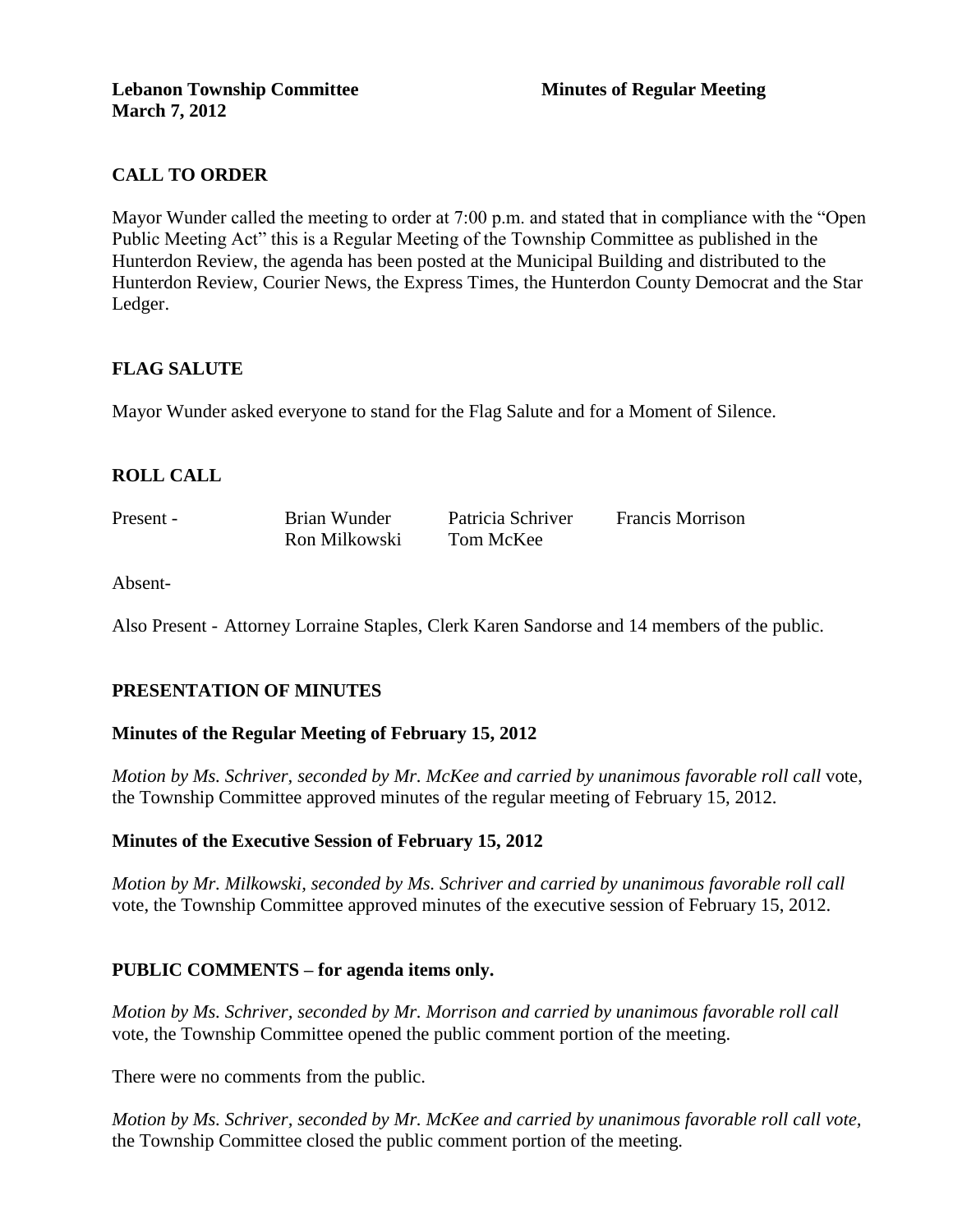LTCM 03/07/2012 Page 2 of 9

#### **RESOLUTIONS**

#### **Resolution No. 32-2012 – Environmental Consultant Agreement**

*Motion by Mr. Milkowski, seconded by Mr. McKee and carried by unanimous favorable roll call*  vote, the Township Committee approved Resolution No. 32-2012 as written below.

#### TOWNSHIP OF LEBANON HUNTERDON COUNTY, NEW JERSEY RESOLUTION NO. 32-2012 RESOLUTION APPOINTING ENVIRONMENTAL CONSULTANT

WHEREAS, there exists a need for the performance of special environmental consulting services during the year 2012 to perform an environmental site inspection and data gathering, historical and regulatory file review, and report preparation, which services cannot be handled by the Municipal Engineer; and

WHEREAS, funds are or will be made available for this purpose to be certified by the Chief Financial Officer of the Township of Lebanon; and

WHEREAS, the Local Public Contracts Law (*N.J.S.A.* 40A:11-1, *et seq.*) authorizes the hiring of an environmental consultant without competitive bidding providing that the Resolution authorizing the award of contracts for "Professional Services" without competitive bidding and the contract itself be made available for public inspection; and

WHEREAS, the contract is awarded in accordance with NJSA 19:44A-20.5 as a non-fair and open contract; and,

WHEREAS, Quest Environmental & Engineering Services, Inc. has completed and submitted a Business Entity Disclosure Certification which certifies that Quest Environmental & Engineering Services, Inc., has not made any reportable contributions to a political or candidate committee in the Township of Lebanon in the previous one year, and that the contract will prohibit Quest Environmental & Engineering Services, Inc. from making any reportable contributions through the term of the contract.

NOW, THEREFORE, BE IT RESOLVED, by the Mayor and Committee of the Township of Lebanon Hunterdon County, New Jersey, as follows:

- 1. Darin P. Vogel of Quest Environmental & Engineering Services, Inc. is hereby appointed to serve as Environmental Consultant for the Township of Lebanon during the year 2012 in order to provide environmental consulting services for the Township of Lebanon.
- 2. The Clerk and the Municipal Attorney have negotiated with the Environmental Consultant a mutually agreeable written compensation agreement, the form of which is acceptable to the Mayor and Committee. The Mayor and Clerk are hereby authorized to sign said agreement in the form presented.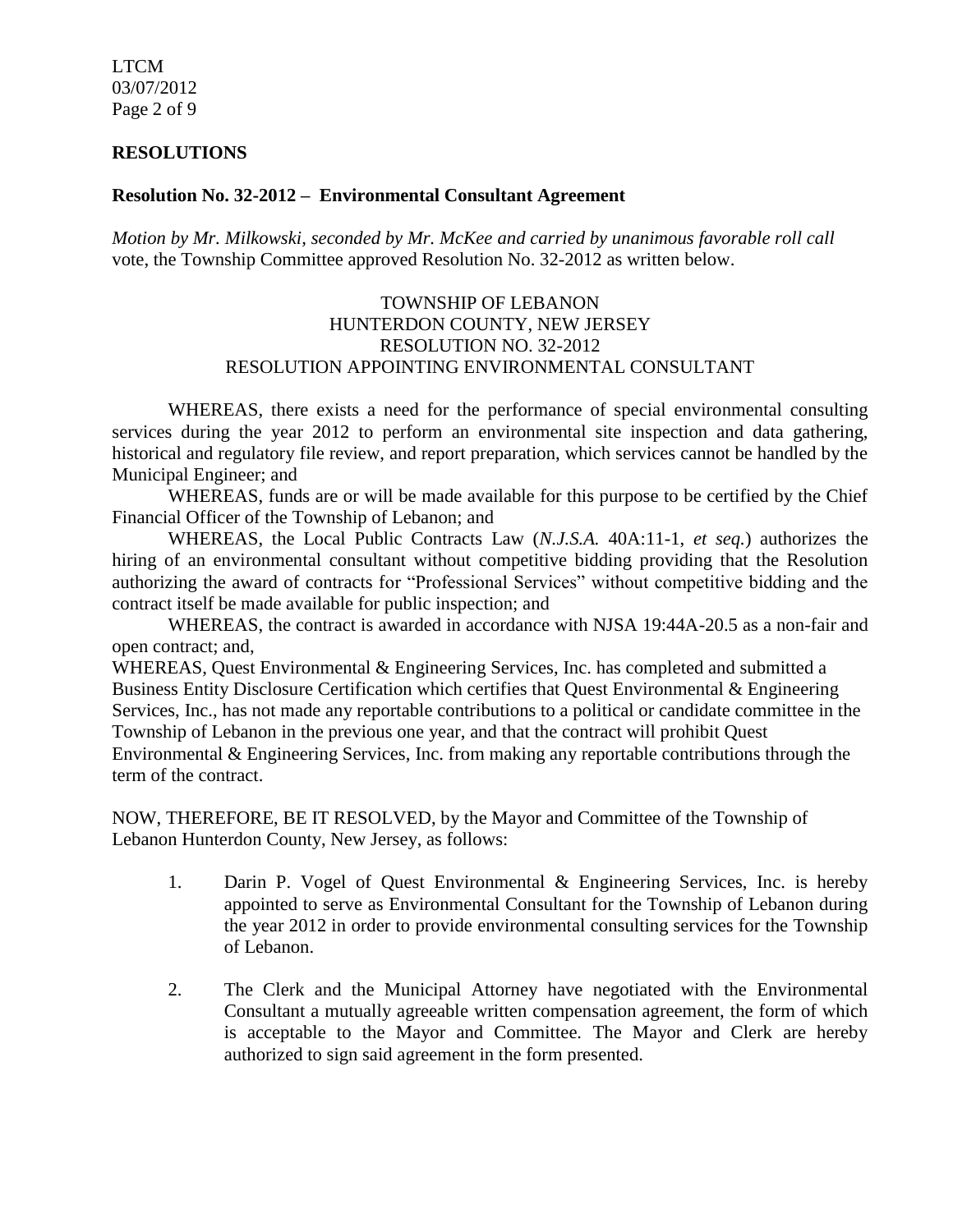3. This contract is awarded without competitive bidding as a "Professional Services" under the provisions of the Local Public Contracts Law, *N.J.S.A.* 40A:11-5 and N.J.S.A. 19:44A-20.5.

# **OLD BUSINESS**

#### **Schedule Budget Meeting**

The Township Committee scheduled Budget Work Sessions to be held on March 15, 2012 and March 22, 2012 at 6:00 p.m. The Clerk will confirm dates with the CFO and advertise.

#### **Polt Property**

Mr. Milkowski stated that Mr. Polt has agreed to pay for the Initial Assessment for the property. If the Township takes ownership of the property, Mr. Polt will be reimbursed for the cost.

#### **Blues Festival**

Mr. McKee stated that the Park Committee sent a letter to the Blues Fest event organizers stating their concerns, which included the number of attendees that should be present at the event. Mr. Milkowski stated that he believes that the permit states 7500 attendees however, Mr. McKee noted that the Park Committee would prefer to see 3000. There were a number of other concerns stated in the letter also, such as parking and the number of days they will be in the park setting up for the event.

Mr. McKee stated that he spoke to the OEM Coordinator regarding EMS and Fire protection. Mr. Gabriel stated that a call can be made to 911 for response. Mr. McKee stated that he does not believe that there is an ordinance in place that governs emergency services in this regard.

Mayor Wunder stated that in the future the Township Committee may need to consider an ordinance. He has a large concern with safety. Mr. McKee stated that the Park Committee feels that the event has grown and they have concerns also. Mayor Wunder asked Mr. McKee for a copy of the letter sent by the Park Committee to the organizers.

Mr. Milkowski stated that at the last meeting there was a Social Affair Permit on the agenda for approval. Mr. Milkowski stated that the permit was for the Blues Festival to sell alcohol not to have the function. Mr. Milkowski stated that he voted against the Permit as he had concerns with it.

#### **NEW BUSINESS**

# **Raffle Application – PTSO Voorhees High School Inc. - Calendar Raffle-05/14/12-05/25/12**

*Motion by Ms. Schriver, seconded by Mr. Milkowski and carried by unanimous favorable roll call*  vote, the Township Committee approved a Calendar Raffle Application for PTSO Voorhees High School Inc. for  $05/14/12 - 05/25/12$ .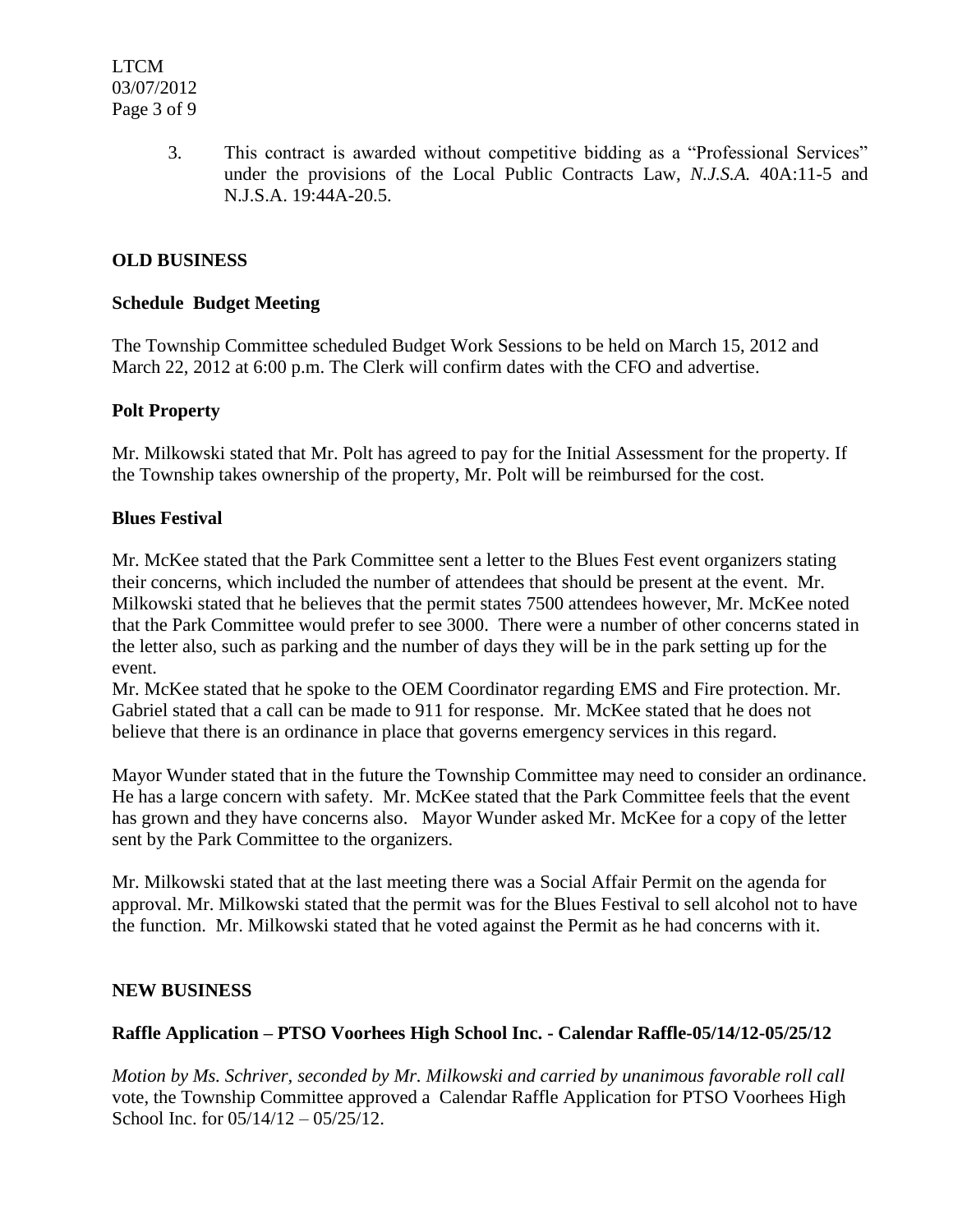LTCM 03/07/2012 Page 4 of 9

# **Raffle Applications (2) St. John Neumann Church - June 2, 2012**

*Motion by Ms. Schriver, seconded by Mr. Milkowski and carried by unanimous favorable roll call*  vote, the Township Committee approved two Raffle Applications for June 2, 2012.

#### **Hunterdon County Dept of Parks and Recreation – Change in Teetertown-Columbia Connector Trail**

The Hunterdon County Dept of Parks and Recreation is proposing a change in the Teetertown-Columbia Connector Trail and has asked for the Township Committee's consent on the alterations. Ms. Schriver stated that she feels that the alterations make a lot of sense because part of the area that led to Ravine Road is narrow, dirt covered and very dangerous. Ms. Schriver feels that this would help to take care of the problem.

Mr. Milkowski stated that he feels that the EOS Committee should take a look at the proposal.

*Motion by Ms. Schriver, seconded by Mr. McKee and carried by favorable roll call vote, the* Township Committee approved the Dept of Parks and Recreation's change in the pathway from Columbia Trail to Teetertown Ravine. AYES: Schriver, Wunder, McKee, Morrison ABSTAIN: Milkowski

#### **Request to provide Community Service**

Mayor Wunder asked the Committee if there is any protocol regarding providing Community Service hours. He said he has been receiving phone calls on the issue. Ms. Schriver stated that the Township Committee has to approve the authorization and in some instances the Police Department should approve it.

# **COMMITTEE REPORTS**

# **COMMITTEEWOMAN SCHRIVER–**

**Administration & Finance** – Ms. Schriver stated that there are three Committee Members who do not have their pictures on the wall in the meeting room. It needs to be done.

Ms. Schriver stated that lights in the Township have been discussed. Mr. Locker has stated his concerns with the flashing lights at the schools not working. Ms. Schriver found out that the school speed limit lights are not working and the company is out of business. The school needs to figure out a way to repair them or replace them. Ms. Schriver stated that the three lights along Bunnvale Road, in front of the Woodglen school, have been out for a long period of time. Ms. Schriver noted that the lights are once again shinning this evening.

**Hagedorn-** The Veterans Administration is going to take over the Hagedorn hospital when the psychiatric/geriatric center is moved out. The facility will house homeless Veterans and Veterans who need substance abuse treatment.

# **DEPUTY MAYOR MILKOWSKI**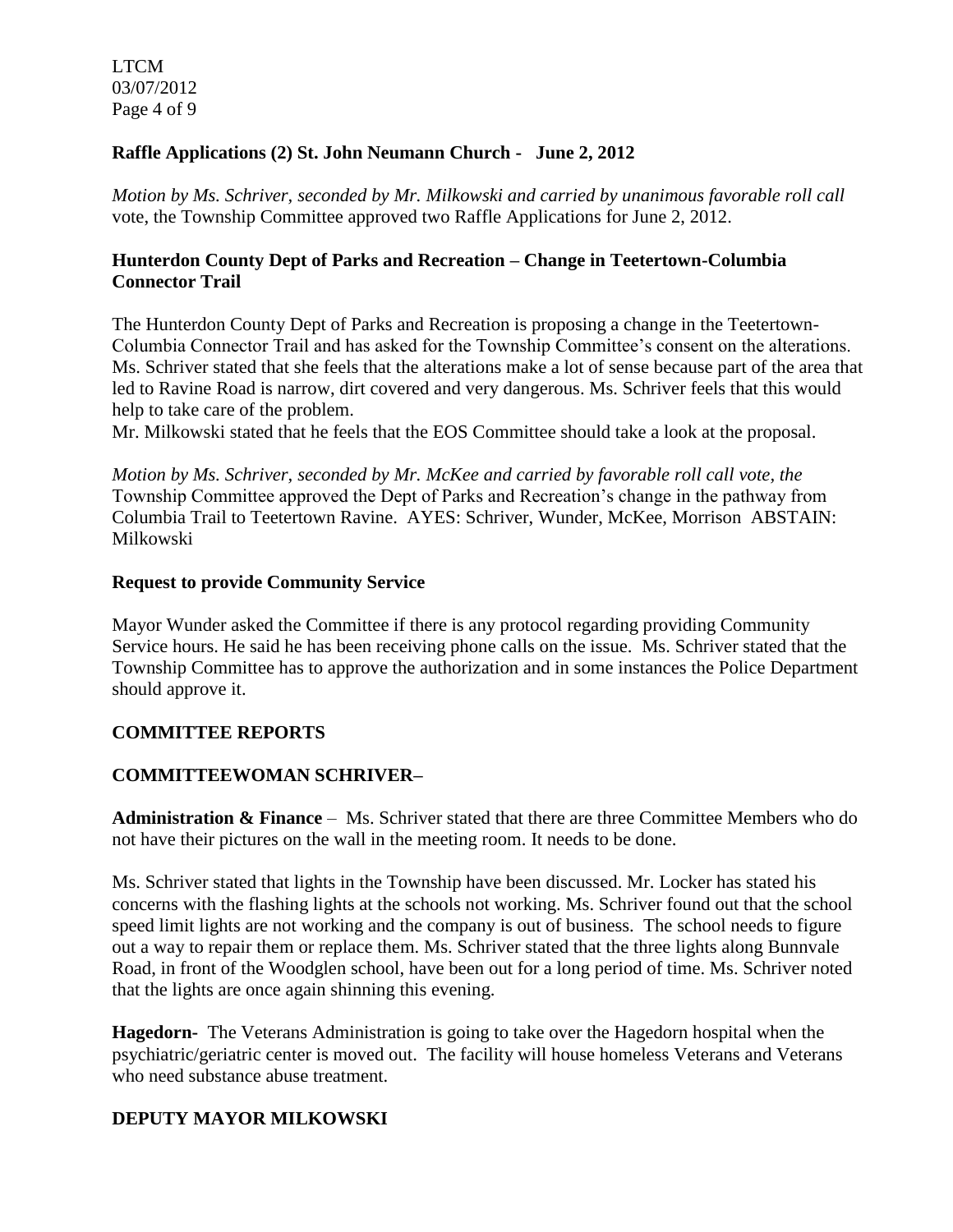LTCM 03/07/2012 Page 5 of 9

**Public Works-** The DPW has been busy this past month. They have been doing drainage work on several roads in the Township as well as clearing hanging limbs which came down from the October storm. The DPW placed the order for the two new dump trucks.

**Planning Board –** The February 7, 2012 meeting had to be rescheduled to the Woodglen School due to overcapacity in the Municipal Office. The Genpsych application was to be discussed. The meeting was then held on February 27, 2012 at the Woodglen School, in which one witness was heard. The continuation of the meeting will be held on March 20, 2012 at 7:00 p.m. at the Woodglen School.

**Highlands** – The Planner has provided that Township Committee and the Planning Board with the rough draft of the Land Use Ordinance portion of the Highlands which is being discussed by the Planning Board.

# **MAYOR –**

**Municipal Court of North Hunterdon –** There will be a meeting on March 14, 2012 at the Court. Franklin Township and the Town of Clinton are asking for the Court Committee to rework their numbers to see if their contribution percentage can be lowered.

**Legal Matters –** The Squad is working with Committeeman McKee regarding donating the building back to the Township. Mayor Wunder stated that the Squad had a meeting and did dissolve as a Squad. Mr. McKee stated that in the past two weeks he has met with Attorney Cushing and had rather productive meetings with a representative from the Squad. There is an attempt to work things out, we are not there yet, but getting close.

**DPW Garage Project** – The Bond for the Garage Project is hopefully in the final stages of review for approval.

**Cell Tower –** Attorney Staples stated that she did contact the Attorney for the Cellco and she was informed that they intend on applying for building permits within the next couple of weeks.

**Local School District-** NHVRHS Board of Education approved a preliminary budget for the 2012- 2013 school year. The proposed budget is supposed to have no increase to local tax levies with help from some State Aid.

**Shared Services-** The Shared Services meeting scheduled for March 1, 2012 at the Lambertville Station has been canceled. The meeting will be held on March 29, 2012.

**Food Pantry –** The Food Pantry is tomorrow.

**Recycling –** Recycling will be held on March 17, 2012

**Fire Department-** The Fire Department Pancake breakfast will be held on March 11, 2012.

**FEMA-** Engineer Steve Risse informed Mayor Wunder that there is some confusion with FEMA regarding the grant deadline for the hurricane damage. Mr. Risse will attempt to backtrack to see what can be recovered.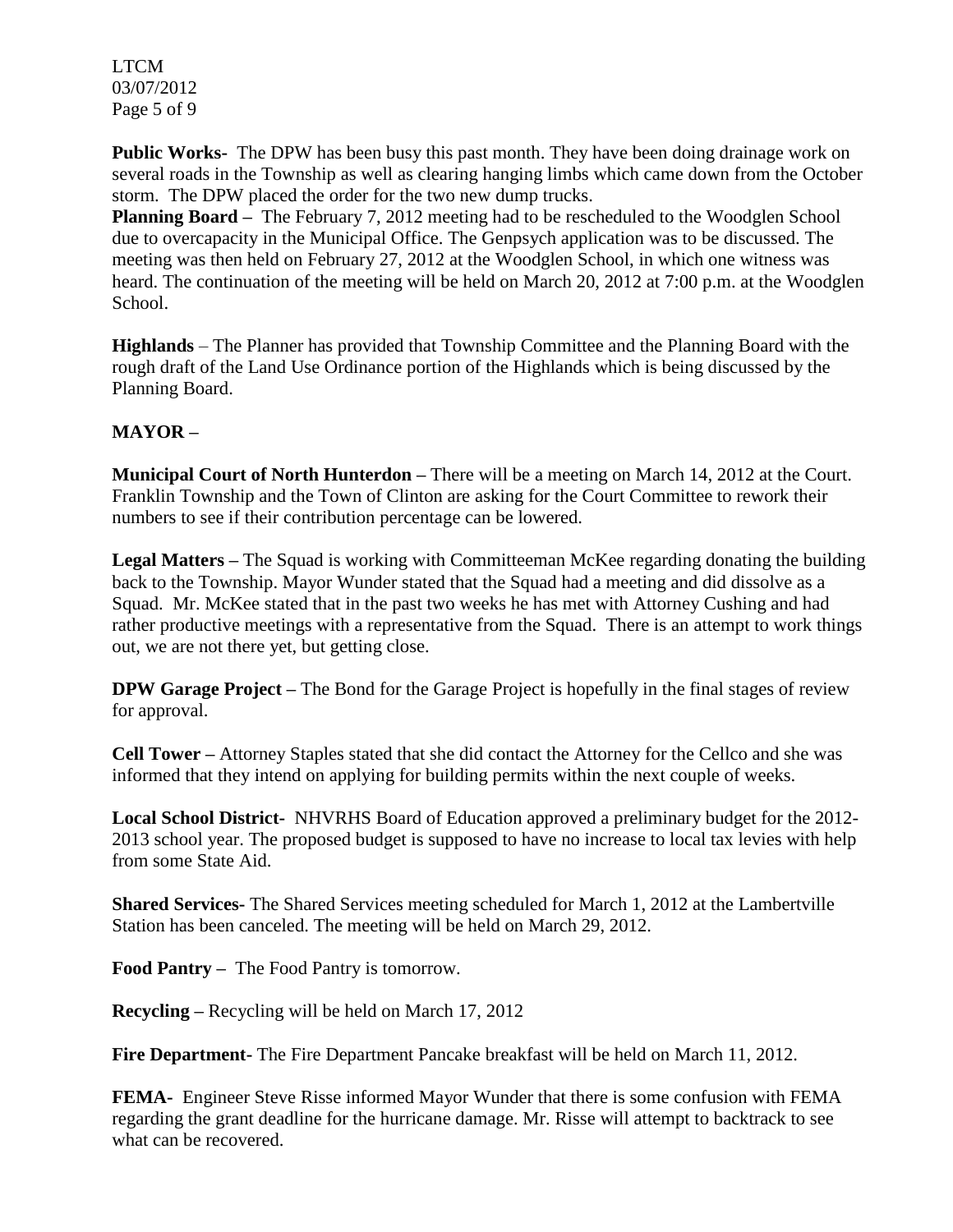LTCM 03/07/2012 Page 6 of 9

# **COMMITTEEMAN MCKEE –**

**LTEOS –** Mr. McKee is receiving correspondence regarding land acquisitions that the LTEOS Committee is interested in. There is a piece of property which would connect the Schaaf property to the Ken Lockwood Gorge. They would like to meet with Mr. McKee and Mayor Wunder to discuss the possibilities of an acquisition in the future.

The LTEOS Committee has mentioned Sustainable New Jersey to Mr. McKee. Mr. McKee would like to meet with the EOS members to discuss the program and to bring the information back to the Township Committee.

**Historians –** At the last Township meeting, Mr. McKee mentioned to the Township Committee that the Historians had requested to keep the proceeds from the sale of the Township's History book for the Historian's use. The Committee agreed with the request.

*Motion by Ms. Schriver, seconded by Mr. Milkowski and carried by unanimous favorable roll call*  vote, the Township Committee authorized for the proceeds from the Township's History book sales to be given to the Township Historians.

Mr. McKee stated that the Historians have submitted a purchase order for Township pottery. They would like to make an expenditure of \$2000.00 to make the purchase. The pottery will be purchased with the use of grant funds and sold to residents in the Township.

*Motion by Mr. McKee, seconded by Ms. Schriver and carried by unanimous favorable roll call vote,* the Township Committee approved the purchase of pottery from Bunjo Pottery for approximately \$2000.00.

# **COMMITTEEMAN MORRISON –**

**Police, Fire and Rescue-** Mr. Morrison read the police report.

# **PRESENTATION OF VOUCHERS**

Committee Members provided a description of vouchers exceeding \$1000.00.

*Motion by Ms. Schriver, seconded by Mr. McKee and carried by unanimous favorable roll call vote,* the Township Committee approved the March 7, 2012 bill list in the amount \$2,773,854.35.

# **CORRESPONDENCE**

No Correspondence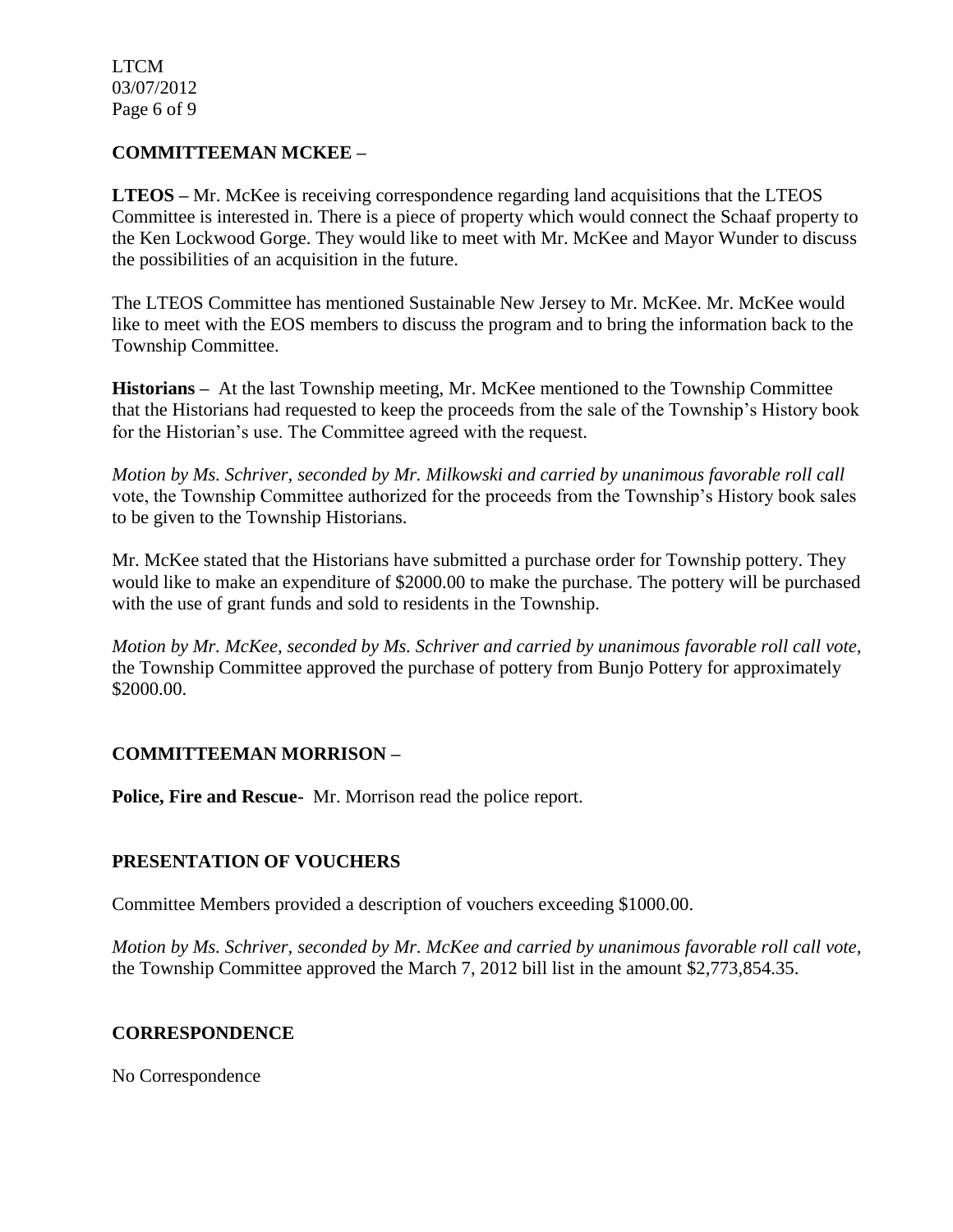LTCM 03/07/2012 Page 7 of 9

# **PUBLIC COMMENTS**

*Motion by Ms. Schriver, seconded by Mr. McKee and carried by unanimous favorable roll call vote,* the Township Committee opened the Public Comment portion of the meeting.

Mr. Anthony Casale inquired on a voucher being paid to Gebhardt and Keifer. Ms. Schriver read what the charges were associated with.

Ms. Nancy Darois asked if the Township is taking the Polt property. Mr. Milkowski stated that the Phase I will be conducted soon.

Mr. Deborah Goodsite was in attendance to see if the Township Committee was aware of the proposed cell tower application which is before the Board of Adjustment for consideration. Ms. Goodsite informed the Township Committee of concerns she has with the application and with the residents who have received notification regarding the application.

Attorney Staples stated that the only agency that has the capability to do anything with this application at this time is the Board of Adjustment. It is important for any resident who has an interest to attend the meetings to state their concerns. In an appeal process, the record of the Board of Adjustment will be considered.

Ms. Jean Lang Boyer provided the Township Committee with documents including; a letter, a press release from the US Department of Justice and an email. Ms. Boyer read the letter to the Township Committee which pertained to a Property Tax Sale Certificate. Ms. Boyer stated that the name on the Deed of her home of 37 years will be changed to Crusader due to the Property Tax Sale Certificate. Ms. Boyer requested that the Committee instruct the Township Tax Appeal Attorney, Mr. Martin Allen, to support her request to Stay the March 15, 2012 date to take possession of her home.

Ms. Boyer informed the Township Committee that Crusader's CEO, Rob Stein, has pleaded guilty to bid rigging at property tax sales. Ms. Boyer stated her concerns with the process in which Attorney Allen handled her litigation.

Mayor Wunder stated that this is an unfortunate and complicated issue and that he will speak with Attorney Allen.

Mr. EJ Skidmore encouraged the Township Committee to take a human approach with Ms. Boyer's request.

Mr. Skidmore requested additional information on the Blues Fest Social Affair Permit.

Mr. Skidmore asked who is representing the Squad. Mr. McKee stated that it is Sabatino DeSantis. Mr. Skidmore asked if the Squad is dissolved than how can they have a representative and negotiate? Mayor Wunder stated that he misspoke, as the Squad had a meeting and agreed to dissolve pending closure of the negotiations. Mr. McKee stated that the Judge said to work it out and that is what the parties are trying to do.

Mr. Skidmore stated that Executive Session minutes need to state when they will be made available.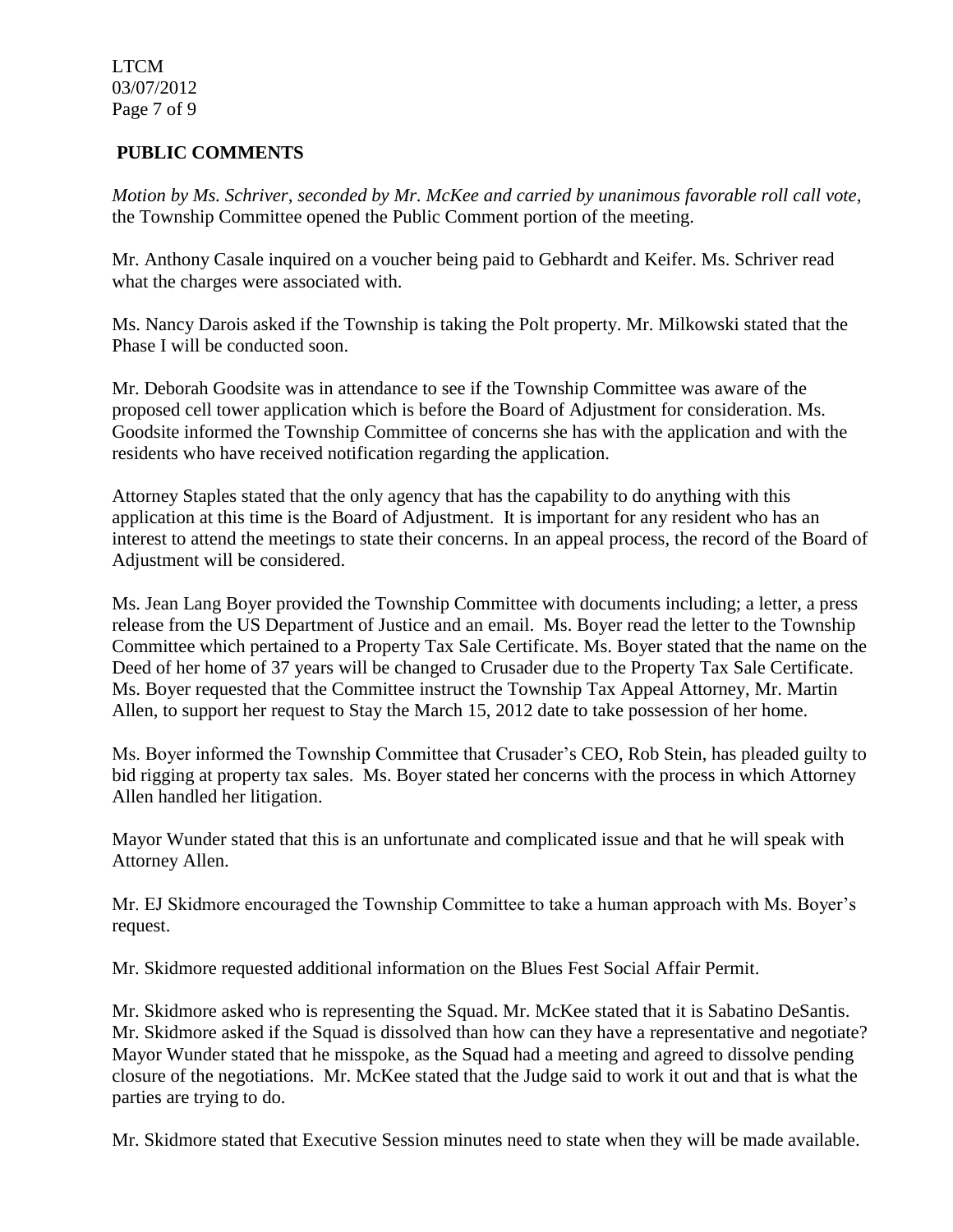LTCM 03/07/2012 Page 8 of 9

Mr. Bernie Cryan stated that in the State of New Jersey you have to file incorporation papers listing the officers of the organization, annually. Mr. Cryan asked if anyone has done an investigation to see if the Squad has kept the papers current and who the list of officers are on record? Attorney Staples stated that this has been done however, she does not have the information at the present time. Mr. Cryan stated that he thinks that this is a relevant concern as the Township could be negotiating with just anyone.

Mr. Cryan asked the Committee to upturn any rock possible before putting one of the Township's families on the street.

Ms. Adrianne Collett inquired on the appeal process for an application before the Board of Adjustment. She asked how lengthy and difficult the appeal process is. Attorney Staples stated that the process could be lengthy and would be held in court.

*Motion by Ms. Schriver, seconded by Mr. McKee and carried by unanimous favorable roll call vote,* the Township Committee closed the Public Comment portion of the meeting.

# **EXECUTIVE SESSION**

*Motion by Ms. Schriver, seconded by Mr. Morrison and carried by unanimous favorable roll call*  vote, the Township Committee approved Resolution No. 33-2012 and convened in executive session at 8:12p.m.

#### **TOWNSHIP OF LEBANON RESOLUTION NO. 33-2012**

BE IT RESOLVED by the Mayor and Township Committee of the Township of Lebanon, that in compliance with N.J.S.A. 10:4-12, this meeting will be closed to the Public to discuss the following matters:

> Contract Negotiations/Cell Tower Squad Litigatin Collective Bargaining Pending Litigation Personnel Mutual Aid Agreement Litigation - Boyer

The Township Committee reconvened the Regular Committee meeting at 9:20p.m.

Having no further business to come before the Committee a motion was made by Ms. Schriver, seconded by Mr. Milkowki and carried by unanimous favorable roll call vote to adjourn the meeting at 9:23 p.m.

Respectfully submitted,